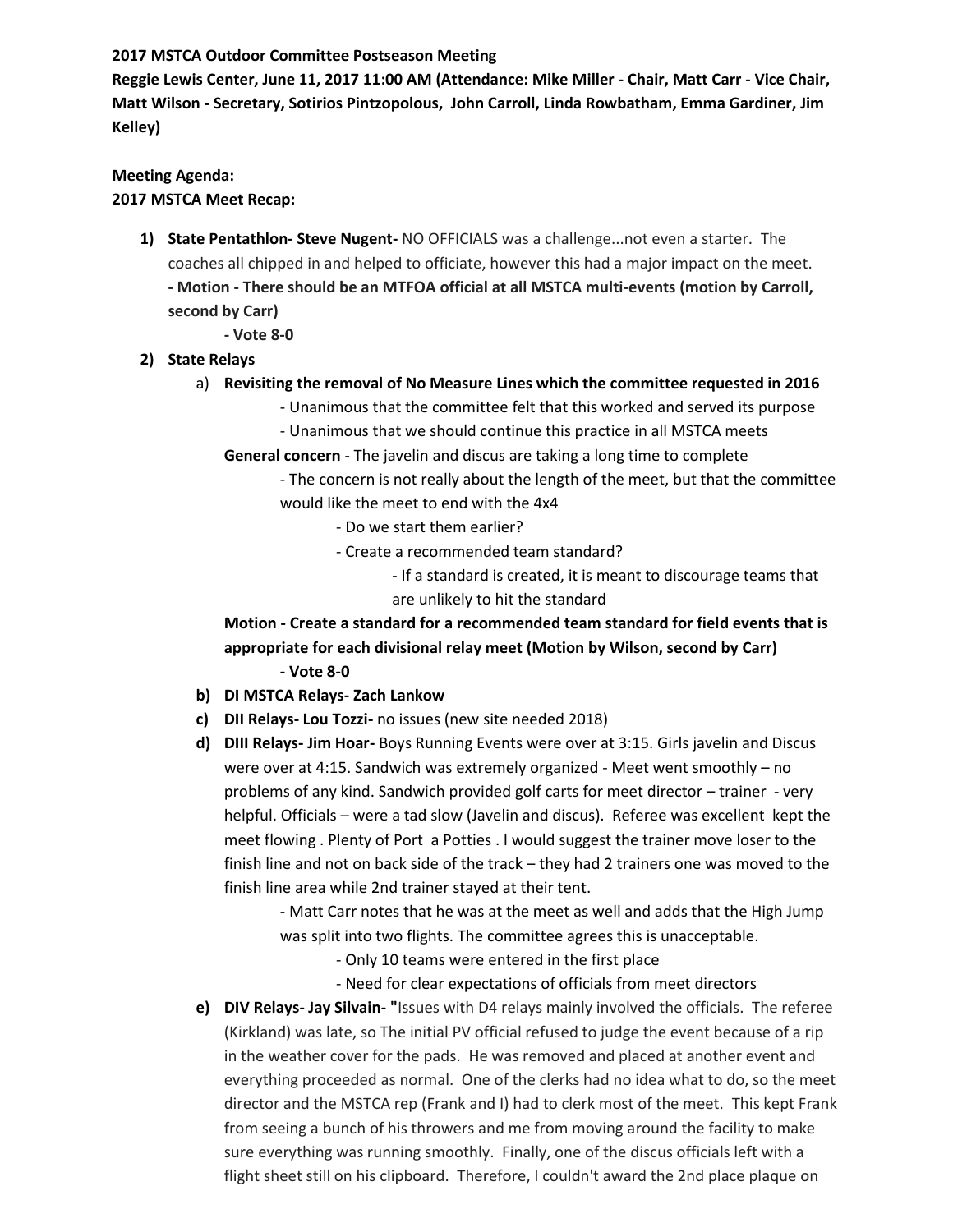site until the sheet was recovered. I eventually got my hands on it later that evening, but had already sent all of the teams home and had to mail out a bunch of awards the next day. Otherwise, the meet seemed to go well. " - Silvain - North Reading as a host site - "North Reading did a fantastic job hosting. They are on the short list of schools set to move from D4 to D3 next year. I've spoken to Sotirios about this already. He's looking to appeal, but if it is denied, then we will need a new site. One possible solution: D3 host Sandwich is set to move to D4. If both realignments do take place, then we can just swap sites for the two meets. If only one takes place, then we'll have to move a site." - Silvain

Steele Relays - Linda Rowbotham "3<sup>rd</sup> year of MSTCA sponsorship and participation continued to increase. Longmeadow Girls & Shrewsbury Boys were the 2017 Team Champions. West Springfield was a great host site & the meet ran very smoothly. I worked closely with the WMTFOA President to ensure all assignments for officials were filled and they did an outstanding job. The volunteers were amazing and handled every task effectively and efficiently. A major improvement from last year was award distribution which was done timely and completely. Hope is to get announcer from 2016 meet to announce future meets.

# **3) MSTCA Frosh-Soph Meets- 2017 Small Norwell, Large Acton-Boxboro**

#### **a) Large School- Brian Dunn- Acton-Boxboro-**

- Issues relating to weather and timing system
	- The power cords went right across the main entrance to the track. While they were covered with a tarp, it may be worth getting a plastic covering and/or move the cords so to prevent any potential issues with the wires going forward.

#### - Officials

- Two officials no showed so MSTCA rep Lou Tozzi and meet director Brian Dunn were pressed into extra service.
- One official attempted to overrule meet director decisions in javelin
	- Official made executive decision to forbid competitors without cleats from competing. Stated that he would stop officiating if all athletes were allowed to compete
	- The same official polled coaches in the area to show that he was right and the meet director was wrong.

#### **Recommendations for next year from Meet Director:**

- A-B having a coach down at the field events announcing calls for running events was a great idea, continue this
- Move clerking tent from outside the track to the infield it was too congested in that area
- Figure out a better solution for power cords
- Miller notes that there was almost a half mile walk to throwing events
	- Is this an appropriate venue for a freshman/sophomore meet?
		- Lack of coaches in proximity to throws events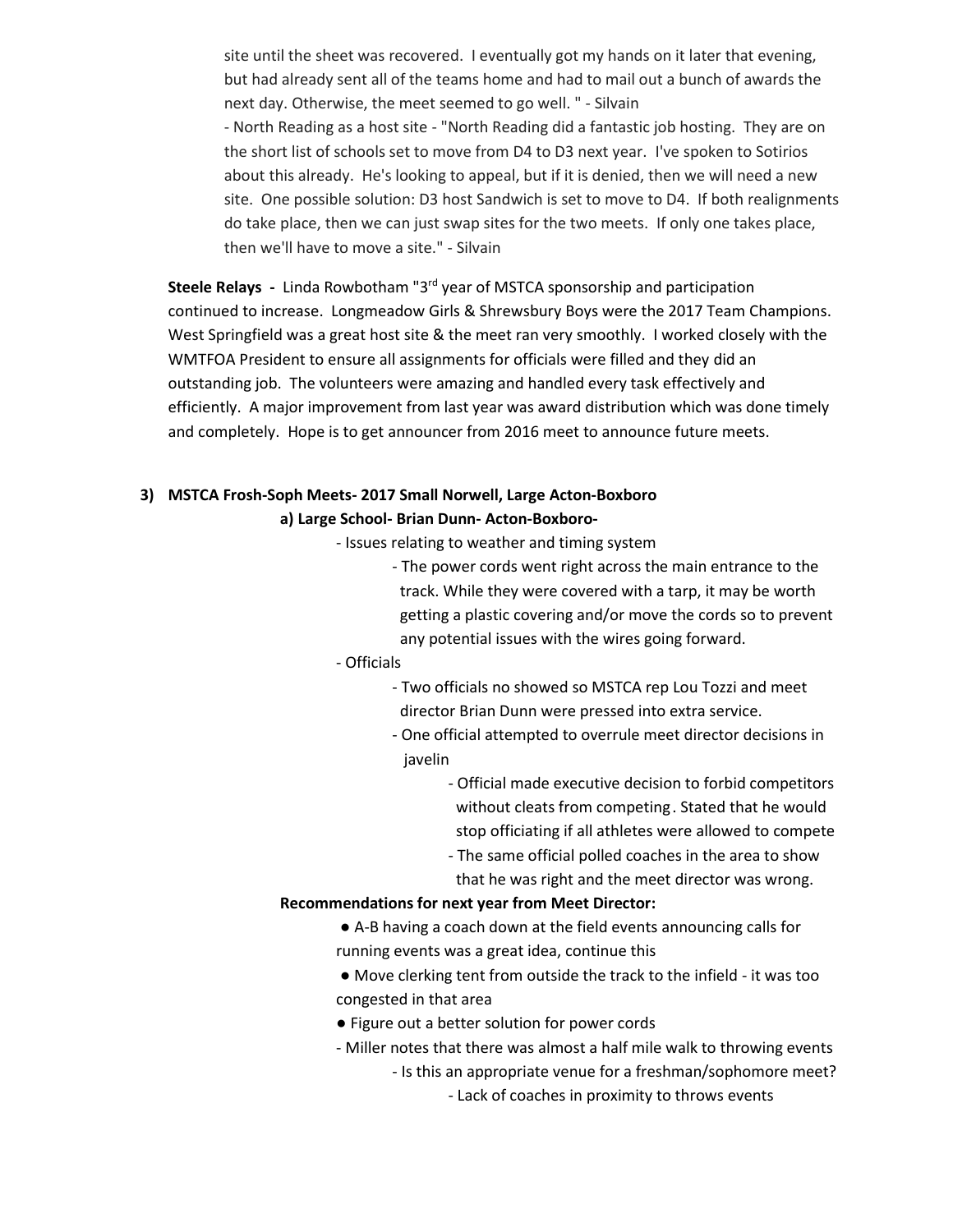**- Motion - Ask each assigner of officials to send a list of officials and their assignments to meet directors. Then the meet director is responsible for communicating expectations with each official. (Motion Carr, second by Wilson) Vote - 8-0**

**a) Small School- Jim Hoar-** Boys Running Events ended at 3:15. Girls Discus concluded at 4:15. Norwell – very organized – Chuck Martin and his crew did an awesome job. Javelin Officials –girls no final- officials cited slippery conditions because of rain. Rick and I agreed Frank disagreed but after the fact as he was down at the site. Problems with Hy-Tec because of the rain – shorted out

-Both FR/SO sites express concerns over HyTek equipment in the rain

- John Carroll notes need for a bigger tent to cover equipment (20x20?) - If we stay smaller, there needs to be sides to the tent. Clear in the front, dark in the back
- Matt Carr asks if we can find a vender to find these tents for a good rate
- 4) MSTCA Girls Invitational- attached report from Mike Miller below
	- a) Mike Miller- Sharon High School
		- There were no major incidents, but a few small complaints
		- Discus set-up was a concern for officials and others
		- Gate set-up caused athletes to go across the track/ finish line during races
		- Recommendations for 2018:
		- We need to take a long look at Sharon High School as a venue. The discus sector, despite some short lacrosse fencing, was deemed very dangerous by several officials, and a discus did go backwards over a poorly constructed cage. I asked Tim if the discus could be thrown on the upper field, and he seemed to think it could be arranged. In general, having the throwing areas be as far apart as they are is somewhat detrimental.
		- Jumping pits are not conducive to big jumps, as they are very full. This isn't a complaint, just an observation. Although, it may convince teams to go elsewhere in the future if they feel they aren't getting qualifying marks.
		- Another gate should be put in a different spot, so athletes do not need to cross by the finish line when called to the infield.
		- I will brainstorm ways to get numbers up without reducing talent in the field. Andover has grown somewhat in the past 5 years, adding some relays that help qualifying for nationals. However, I also think there is something to be said for a small, fast meet. We had some of the state's best athletes and there was virtually no weak event. Getting people out by 2:30, at a centralized location like Sharon, reduces complaints, and makes them more likely to come back. We all spend enough time at tracks to appreciate a shorter meet.
		- Tim Cimeno says all of Mike's concerns have already been taken care of
		- John Carroll recommends Attleboro as a potential site in the future if an alternative is needed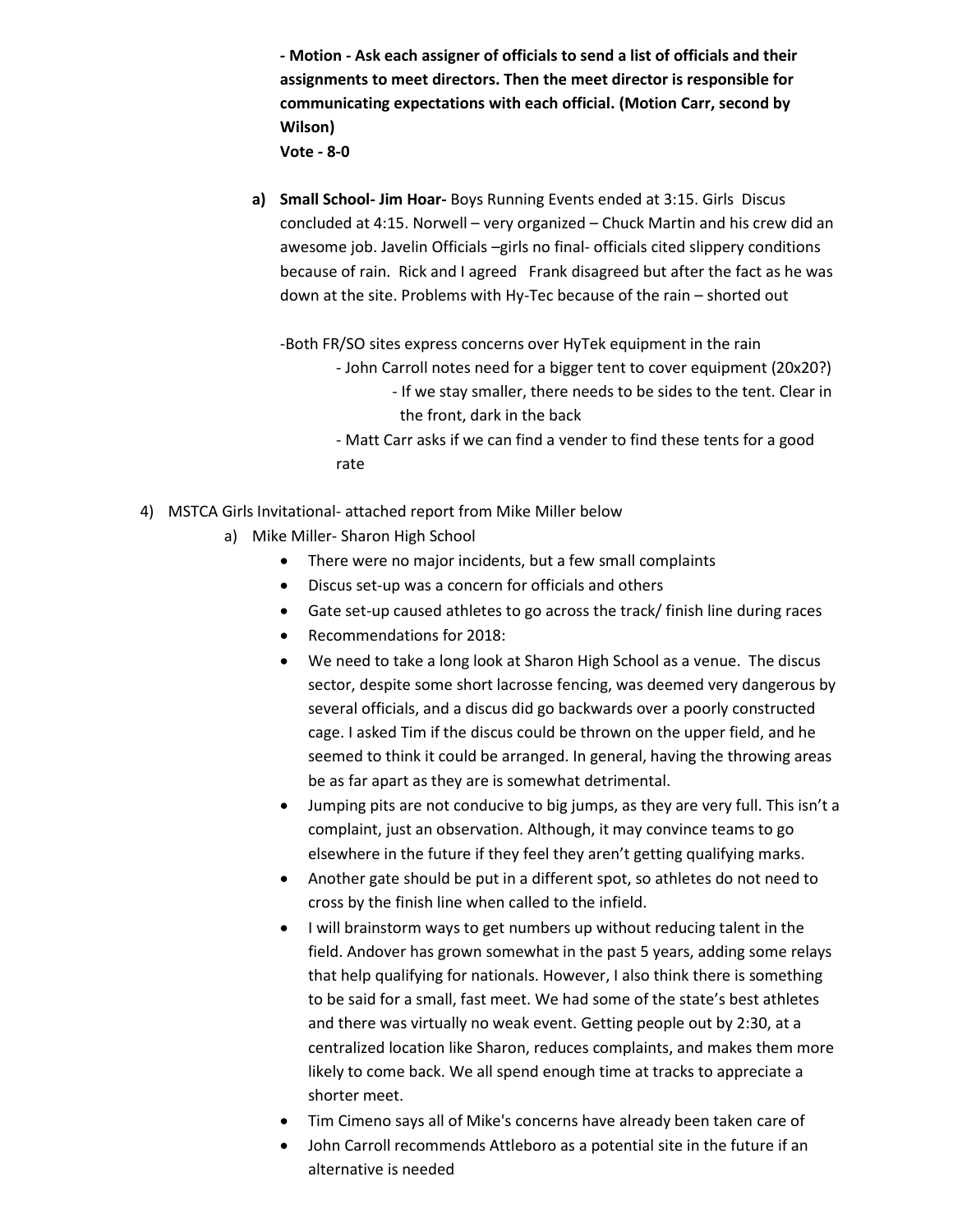- 5) MSTCA Boys Invitational- 2017 site BC High
	- a) Jim Kelley- BC High- reports
		- The meet went well, ran smoothly, and only received one call for a late entry
	- b) BC High wants to host a relay meet in the future
	- General Girls and Boys Invite notes
		- Meet size is good as is
		- Question whether to continue with Freshman and Sophomore races as separate entities
			- Carroll notes the separate races may still be a draw for extra runners
			- No changes for next year

## **6) MSTCA Multi-Meets**

- **Girls South Heptathlon- 2017 site NDA- Rick Kates**
- **Girls North Heptathlon- 2017 site North Reading**
- **Boys South Decathlon- 2017 site Bishop Feehan**
- **Boys North Decathlon- 2017 site Burlington**
- **Western Mass Multis- site Hampshire**
	- **-** Only note regarding MSTCA multi-meets was addressed in earlier motion to make sure there is at least one MTFOA official at each meet
	- Low key atmosphere of meets is a highlight
- 7) 2017 MIAA Meet Recommendations:
	- o Increase amount of time between entry deadline and performance list being posted. Should close entries at 11:59 PM Monday to give directors time to actually check entries. Performance lists should be posted as soon as possible.
		- **Motion: To make a recommendation to the MIAA we return to standards created by a games committee consisting of current coaches of boys and girls team in that division (Motion by Carr, second by Wilson)**

#### **Vote - 8.0**

- Matt Carr notes that Direct Athletics parameters need to be reset for entry into MIAA meets so that no previous marks are automatically entered. This would alleviate entries from previous seasons as coaches would be accountable for entering every detail

- Matt Wilson notes that when coaches list where a mark was achieved, they should do more than list their school. For example, if a Westborough athlete achieves a mark, the location needs more info than "Westborough High School" or "Dual meet". The location AND opponent should be listed if a dual meet, or the location and name of the meet if an invitational

- o Issues of hand times going unchecked. There should be a Games Committee for MIAA to help check on entries
	- Motion listed above would take the burden off of MIAA meet directors and place it on the games committee that creates the standards
- o Discussion on finding a way to standardize jumping pits.
	- Some pits are filled to the top, some drop off by a foot or so.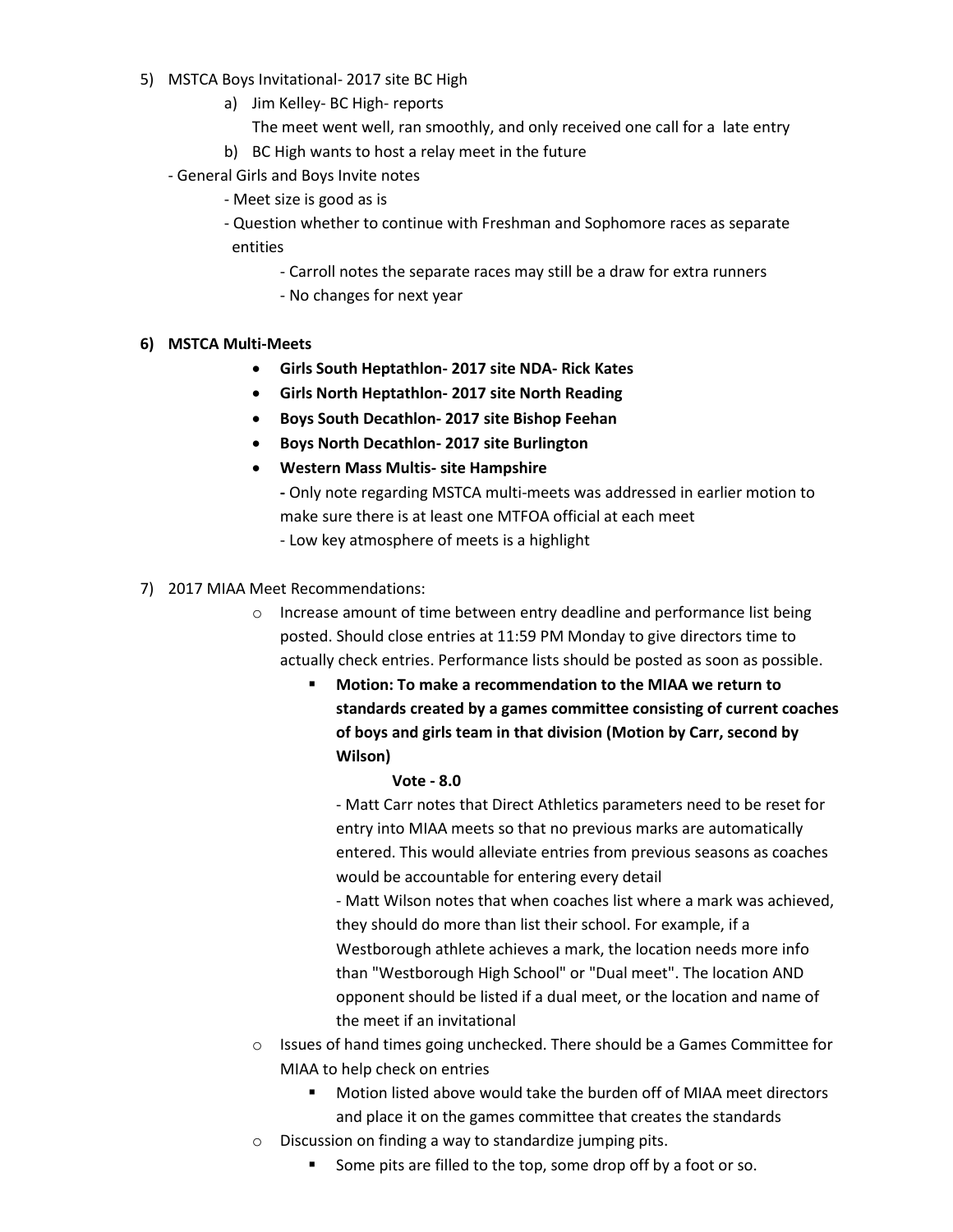- **These differences drastically affect the number of Divisional qualifiers**
- o Under the current format, there should be a "Z" Standard set to eliminate possibility of non-state caliber entries to get in when fields are not full to 24 or 32.
- o **Issues for 2018- NFHS order problems- we do not run 400/ 400h trials or 4x200m making our order of events very different**
	- Reason for returning to NFHS order is to reduce arguments over event order. Unfortunately, this causes more concerns than solutions.
	- Issue is that Massachusetts does not do 400 and 400H trials or the 4x200.
		- Just removing these trials does not fix the problem because it causes limited rest and ruins natural doubles
		- We do 200m trials in Massachusetts. Is this being removed?
	- **MSTCA polled the coaches on the 4x800 being first and 80% of coaches** disagreed with it. Why are we going back to it?
	- Why are we not doing "Day 1" of our meet on the Friday instead of Thursday?
	- What if rain postpones pentathlon to the Saturday meet? Is MIAA okay with an athlete potentially doing as many as 9 events (Pent, 2 trials, 2 finals) in a single day? Safety concerns
- o **New New England qualifying procedure**
	- New process means qualifying can happen any time during the season
		- issues: jumping pit discrepancies, hand times early season, injured athletes blocking healthy ones.
		- Marks should be required to be achieved at a meet with FAT timing
			- o This could include jumps as these sites are generally approved neutral sites
	- **Matt Carr notes that the opportunity to advance to New Englands** should only be offered athletes that run at All-State meet
		- DA could still be used to do this
		- Miller notes that at the very least the Top 6 (or 8 under current format) at All-State should still be given priority before going to **DA**
- o MIAA Pentathlon
	- **John Carroll brings up problem with reseeding hurdles** 
		- This year we had heats of 2-1-1-4-3, it needs to be 4-4-3 in that situation
		- Reseed if you know you have entries that are scratches.
- o MIAA All State Meet Presentation
	- needs to be more of an event
		- 2 announcers (avoid announcing awards while races are happening)
		- posting of results efficiently, results apps always in use, or use MSTCA Twitter to keep updates, use scoreboard as running clock, designate time in between races for awards, use field event boards to signify distance.